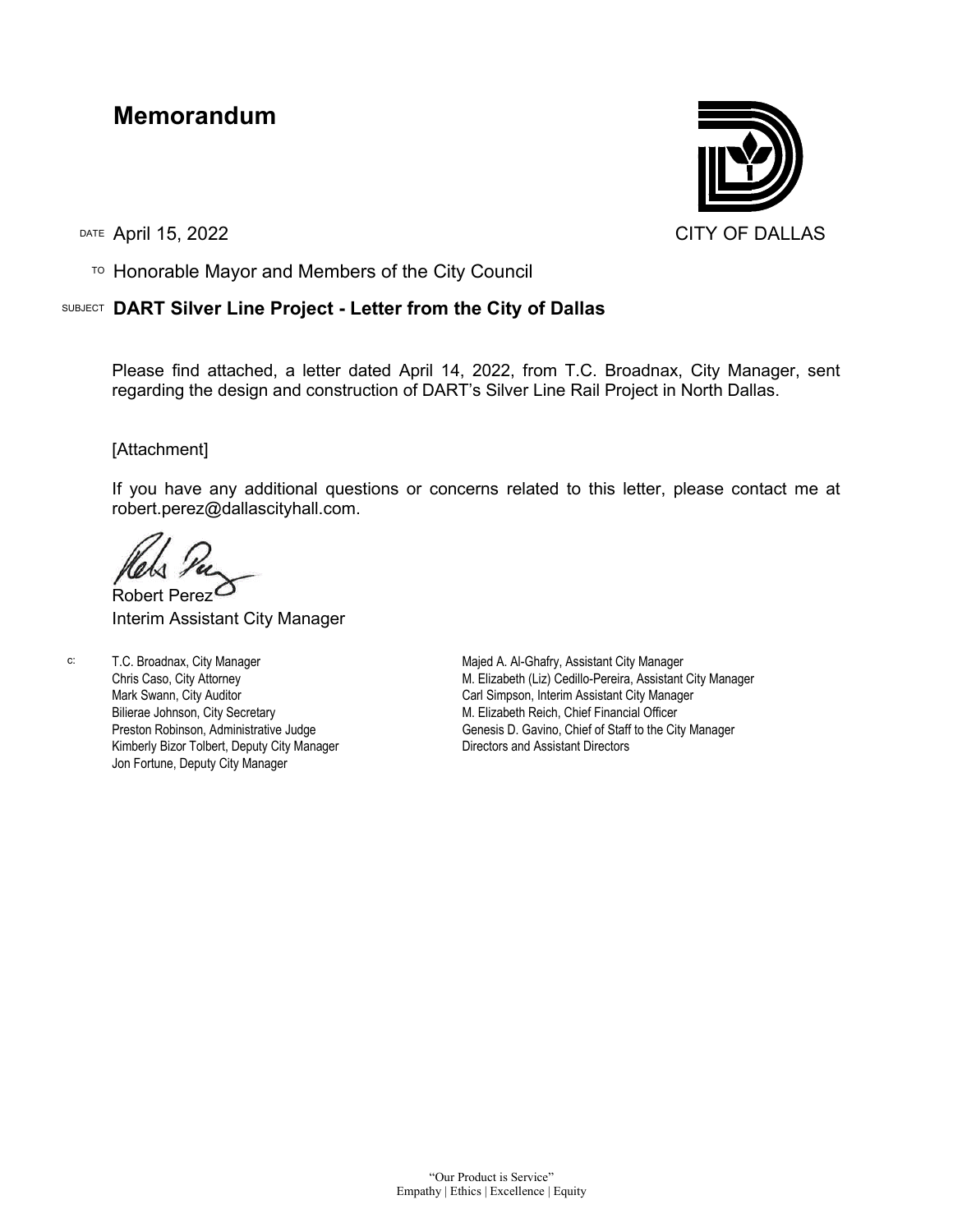

April 14, 2022

Nadine Lee, DART President & Chief Executive Officer 1401 Pacific Avenue Dallas, Texas 75202

RE: DART Silver Line Rail Project Design and Construction Requests and Considerations

Dear Ms. Lee,

First, please let me start with thanks for your and your team's continued partnership with the City of Dallas, to include design and delivery of DART's Silver Line Rail Project through North Dallas. While DART and the City of Dallas have continued to cultivate its strong partnership, I must acknowledge the safety concerns, that have been voiced by many Dallas residents, regarding the Silver Line's design and construction. It is my hope that through our continued partnership, we can work together to mitigate the public's concerns.

To address the safety concerns raised by the public, the City of Dallas formally requests that DART strongly consider the incorporation of the following in its Silver Line design plans, construction phase, and/or supplemental documents:

- 1. Grade separation at the Silver Line crossings at Dickerson St. and Meandering Way;
- 2. Drainage plans at the Hillcrest Rd. crossing and include inlets and a pump station large enough to ensure no ponding of water during rain events;
- 3. While not necessary for inclusion in the Quiet Zone Applications to be reviewed by the Federal Railroad Administration, DART shall include City-requested and field diagnosticidentified, enhanced safety measures in its design plans or other supplemental documents to be reviewed by the City of Dallas; and
- 4. City staff was recently informed that DART will need to close the intersection of Coit Rd. and Sugar Cane Way for approximately six months to reconstruct the intersection. During the Coit Rd./Sugar Cane Way intersection construction, DART must maintain emergency access (police, fire, and medical services) and add one additional, temporary entrance/exit for the residents of University Place.

Understanding that it may take a significant amount of work by the DART team to consider the City of Dallas' requests, I am requesting that DART provide me with responses to the requests and any pertinent information or analysis to substantiate DART's determinations on the requests no later than April 30, 2022. Once the City receives DART's response and information, I am requesting that we meet with you, members of the DART team, Council Members Narvaez, Schultz, and Mendelsohn, my team, and myself to determine a mutually acceptable path forward.